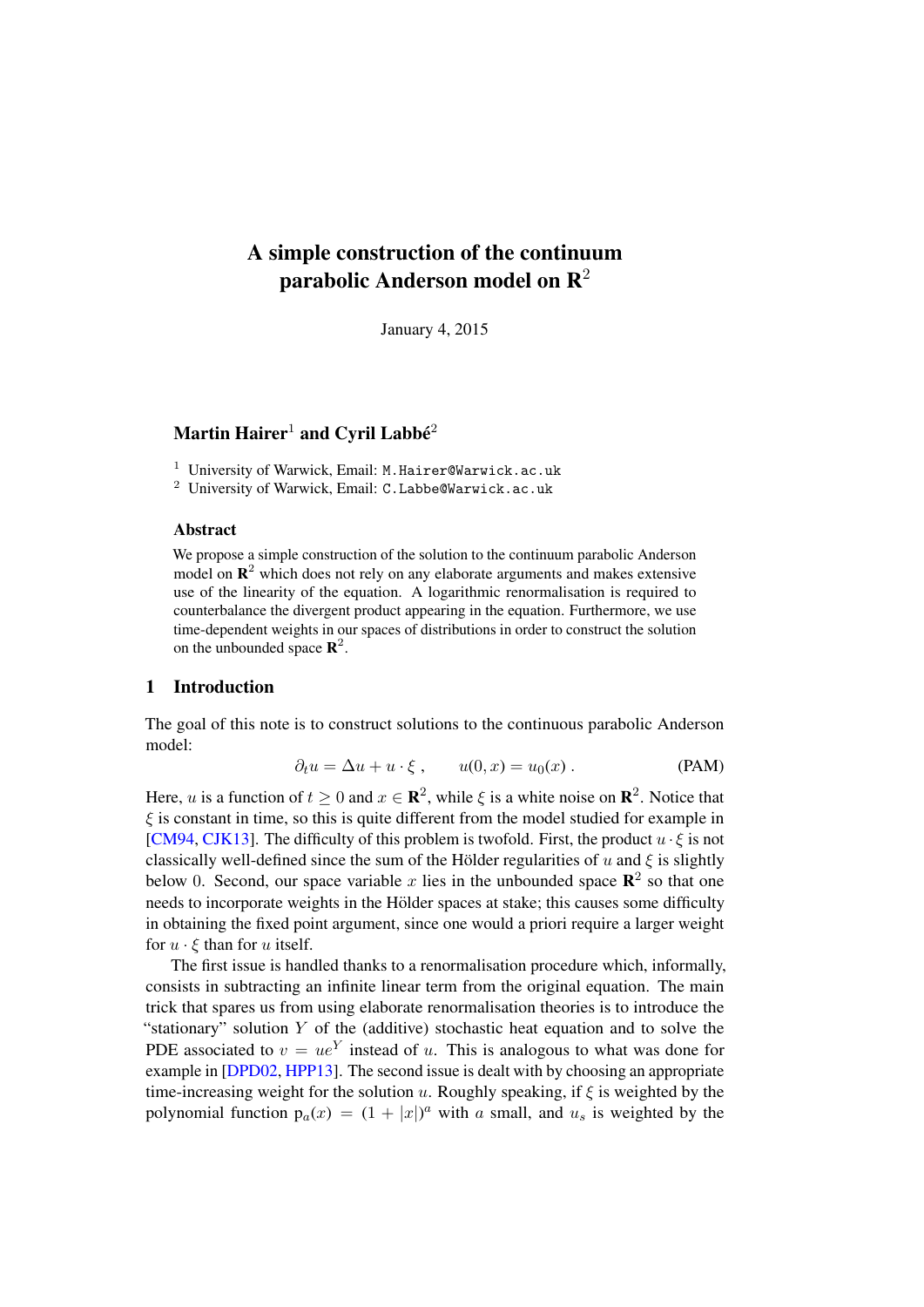exponential function  $e_s(x) = e^{s(1+|x|)}$ , then  $\int_0^t P_{t-s} * (u_s \cdot \xi)(x) ds$  requires a weight of order  $\int_0^t p_a(x)e_s(x) ds$ , which is smaller than  $e_t(x)$ . This argument already appears in [\[HPP13\]](#page-11-3), and probably also elsewhere in the PDE literature.

The solution to the (generalised) parabolic Anderson model has already been constructed independently by Gubinelli, Imkeller and Perkowski [\[GIP12\]](#page-11-4) and by Hairer [\[Hai14\]](#page-11-5) in dimension 2 and, to some extent, by Hairer and Pardoux [\[HP14\]](#page-11-6) in dimension 3. (The latter actually considers the case of dimension 1 with spacetime white noise, but the case of dimension 3 with spatial noise has exactly the same scaling behaviour, so the proof given there carries through *mutatis mutandis*. The main difference is that some of the renormalisation constants that converge to finite limits in [\[HP14\]](#page-11-6) may diverge logarithmically.) However, in all of these results the space variable is restricted to a torus, which is the constraint that we lift in this note. The construction that we propose here is very specific to [\(PAM\)](#page-0-0) in dimension 2: in particular, as it stands, it unfortunately applies neither to the generalised parabolic Anderson model considered in [\[GIP12,](#page-11-4) [Hai14\]](#page-11-5), nor to the case of dimension 3.

Let us now present the main steps of our construction. First, we introduce a mollified noise  $\xi_{\epsilon} := \varrho_{\epsilon} * \xi$ , where  $\varrho$  is a compactly supported, even, smooth function on **R**<sup>2</sup> that integrates to 1, and  $\varrho_{\epsilon}(x) := \epsilon^{-2} \varrho(\frac{x}{\epsilon})$  $\frac{x}{\epsilon}$ ) for all  $x \in \mathbb{R}^2$ . In order to quantify the Hölder regularity of  $\xi, \xi_{\epsilon}$ , we introduce weighted Hölder spaces of distributions, see Section [2](#page-3-0) below for the general definitions. Informally speaking, given a weight  $w$ and an exponent  $\alpha$ ,  $\mathcal{C}^{\alpha}_w$  consists of those elements of  $\mathcal{C}^{\alpha}$  that grow at most as fast as w at infinity. We have the following very simple convergence result, the proof of which is given on Page [5](#page-4-0) below.

<span id="page-1-0"></span>**Lemma 1.1** *For any given*  $a > 0$ , *let*  $p_a(x) = (1 + |x|)^a$  *on*  $\mathbb{R}^2$  *as above. For every*  $\epsilon, \kappa > 0$ ,  $\xi_{\epsilon}$  belongs almost surely to  $C_{p_a}^{-1-\kappa}$  ( $\mathbb{R}^2$ ). As  $\epsilon \downarrow 0$ ,  $\xi_{\epsilon}$  converges in probability *to*  $\xi$  *in*  $C_{\mathbf{p}_a}^{-1-\kappa}$ .

From now on, a is taken arbitrarily small. Since, for any fixed  $\varepsilon > 0$ , the mollified noise  $\xi_{\varepsilon}$  is a smooth function belonging to  $\mathcal{C}_{p_{\alpha}}^{\alpha}$  for any  $\alpha > 0$ , the SPDE

$$
\partial_t u_{\epsilon} = \Delta u_{\epsilon} + u_{\epsilon} (\xi_{\epsilon} - C_{\epsilon}), \qquad u_{\epsilon}(0, x) = u_0(x), \qquad (PAM_{\epsilon})
$$

is well-posed, as can be seen for example by using its Feynman-Kac representation. The constant  $C_{\epsilon}$  appearing in this equation is required in order to control the limit  $\epsilon \rightarrow 0$  and will be determined later on.

Second, let G be a compactly supported, even, smooth function on  $\mathbb{R}^2 \setminus \{0\}$ , such that  $G(x) = -\frac{\log|x|}{2\pi}$  whenever  $|x| \leq \frac{1}{2}$ . Then, there exists a compactly supported smooth function  $\overline{F}$  on  $\mathbb{R}^2$  that vanishes on the ball of radius  $\frac{1}{2}$  and such that, in the distributional sense, we have:

$$
\Delta G(x) = \delta_0(x) + F(x) \,. \tag{1.1}
$$

With these notations at hand, we introduce the process  $Y_{\epsilon}(x) := G * \xi_{\epsilon}(x)$ . By construction,  $Y_{\epsilon}$  is a smooth stationary process on  $\mathbb{R}^{2}$  that coincides with the solution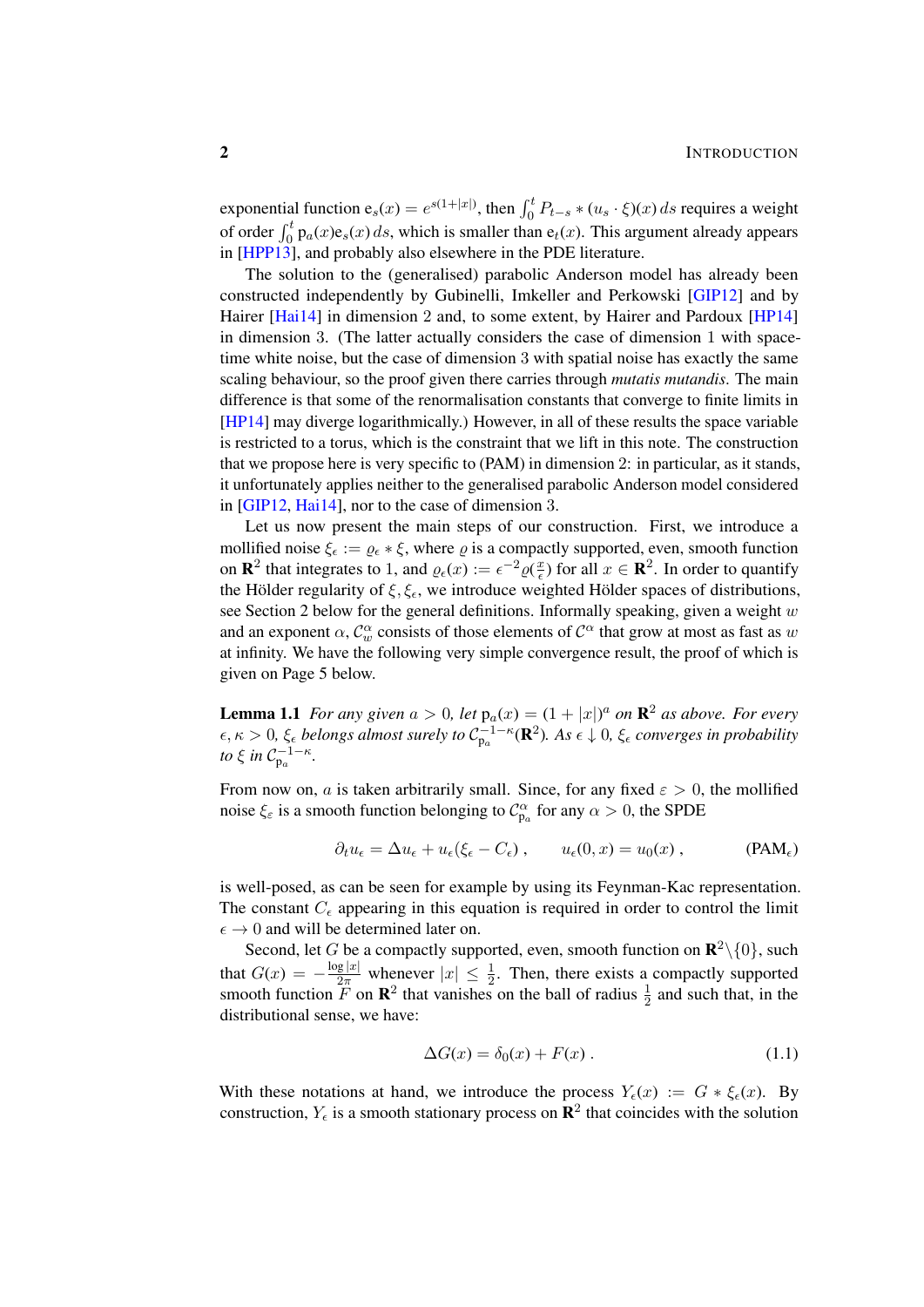INTRODUCTION 3

of the Poisson equation driven by  $\xi_{\epsilon}$ , up to some smooth term:

$$
\Delta Y_{\epsilon}(x) = \xi_{\epsilon}(x) + F * \xi_{\epsilon}(x) .
$$

From now on,  $D_{x_i}$  denotes the differentiation operator with respect to the variable  $x_i$ , with  $i \in \{1, 2\}$ . More generally, for every  $\ell \in \mathbb{N}^2$ , we define  $D_x^{\ell} f$  as the map obtained from f by differentiating  $\ell_1$  times in direction  $x_1$  and  $\ell_2$  times in direction  $x_2$ . We also use the notation  $\nabla f = (D_{x_1}f, D_{x_2}f)$ . The following result is a consequence of Lemma [1.1](#page-1-0) together with the smoothing effect of the convolution with G and  $D_{x_i}G$ .

<span id="page-2-1"></span>**Corollary 1.2** *For any given*  $\kappa \in (0, 1/2)$ *, the sequence of processes*  $Y_{\epsilon}$  *(resp.*  $D_{x_i}Y_{\epsilon}$ *) converges in probability as*  $\epsilon \to 0$  *in the space*  $C_{p_a}^{1-\kappa}(\mathbf{R}^2)$  (resp.  $C_{p_a}^{-\kappa}(\mathbf{R}^2)$ ) towards the *process*  $Y$  *(resp.*  $D_{x_i}Y$ *)* defined by

$$
Y := G * \xi , \qquad D_{x_i} Y := D_{x_i} G * \xi .
$$

We introduce  $v_{\epsilon}(t, x) := u_{\epsilon}(t, x)e^{Y_{\epsilon}(x)}$  for all  $x \in \mathbb{R}^2$  and  $t \ge 0$ , and we observe that

$$
\partial_t v_{\epsilon} = \Delta v_{\epsilon} + v_{\epsilon} (Z_{\epsilon} - F * \xi_{\epsilon}) - 2 \nabla v_{\epsilon} \cdot \nabla Y_{\epsilon} , \qquad v_{\epsilon}(0, x) = u_0(x) e^{Y_{\epsilon}(x)} ,
$$

where we have introduced the renormalised process

$$
Z_{\epsilon}(x) := |\nabla Y_{\epsilon}(x)|^2 - C_{\epsilon}.
$$

At this stage we fix the renormalisation constant  $C_{\epsilon}$  to be given by

<span id="page-2-0"></span>
$$
C_{\epsilon} := \mathbb{E}\big[|\nabla Y_{\epsilon}|^2\big] = -\frac{1}{2\pi}\log \epsilon + \mathcal{O}(1) ,\qquad (1.2)
$$

where the part denoted by  $\mathcal{O}(1)$  converges to a constant (depending on the choice of G) as  $\epsilon \to 0$ . The following result, which is proven on Page [8,](#page-7-0) shows that this sequence of renormalised processes also converges in an appropriate space. We refer to Nualart [\[Nua06\]](#page-11-7) for details on Wiener chaoses.

**Proposition 1.3** *For any given*  $\kappa \in (0, 1/2)$ *, the collection of processes*  $Z_{\epsilon}$  *converges in probability as*  $\epsilon \to 0$ *, in the space*  $\mathcal{C}_{p_a}^{-\kappa}(\mathbf{R}^2)$ *, towards the generalised process* Z *defined as follows: for every test function*  $\eta$ ,  $\langle Z, \eta \rangle$  *is the random variable in the second* homogeneous Wiener chaos associated to  $\xi$  represented by the  $L^2(dz\,d\tilde z)$  function

$$
(z,\tilde{z}) \mapsto \int \sum_{i=1,2} D_{x_i} G(z-x) D_{x_i} G(\tilde{z}-x) \eta(x) dx.
$$

We are now able to set up a fixed point argument for the process  $v_{\epsilon}$  with controls that are uniform in  $\epsilon$ . The precise statement of the theorem requires us to introduce an appropriate Banach space  $\mathcal{E}_{\ell,T}^r$ ; at first reading, one can replace convergence in  $\mathcal{E}_{\ell,T}^r$ by locally uniform convergence in  $(0, T] \times \mathbf{R}^2$ . For any  $r > 0, \ell \in \mathbf{R}$  and  $T > 0$ , we consider the Banach space  $\mathcal{E}_{\ell,T}^r$  of all continuous functions  $v$  on  $(0,T] \times \mathbf{R}^2$  such that

<span id="page-2-2"></span>
$$
||v||_{\ell,T} := \sup_{t \in (0,T]} \frac{||v_t||_{r, e_{\ell+t}}}{t^{-1+\kappa}} < \infty.
$$

This leads us to the main result of this article.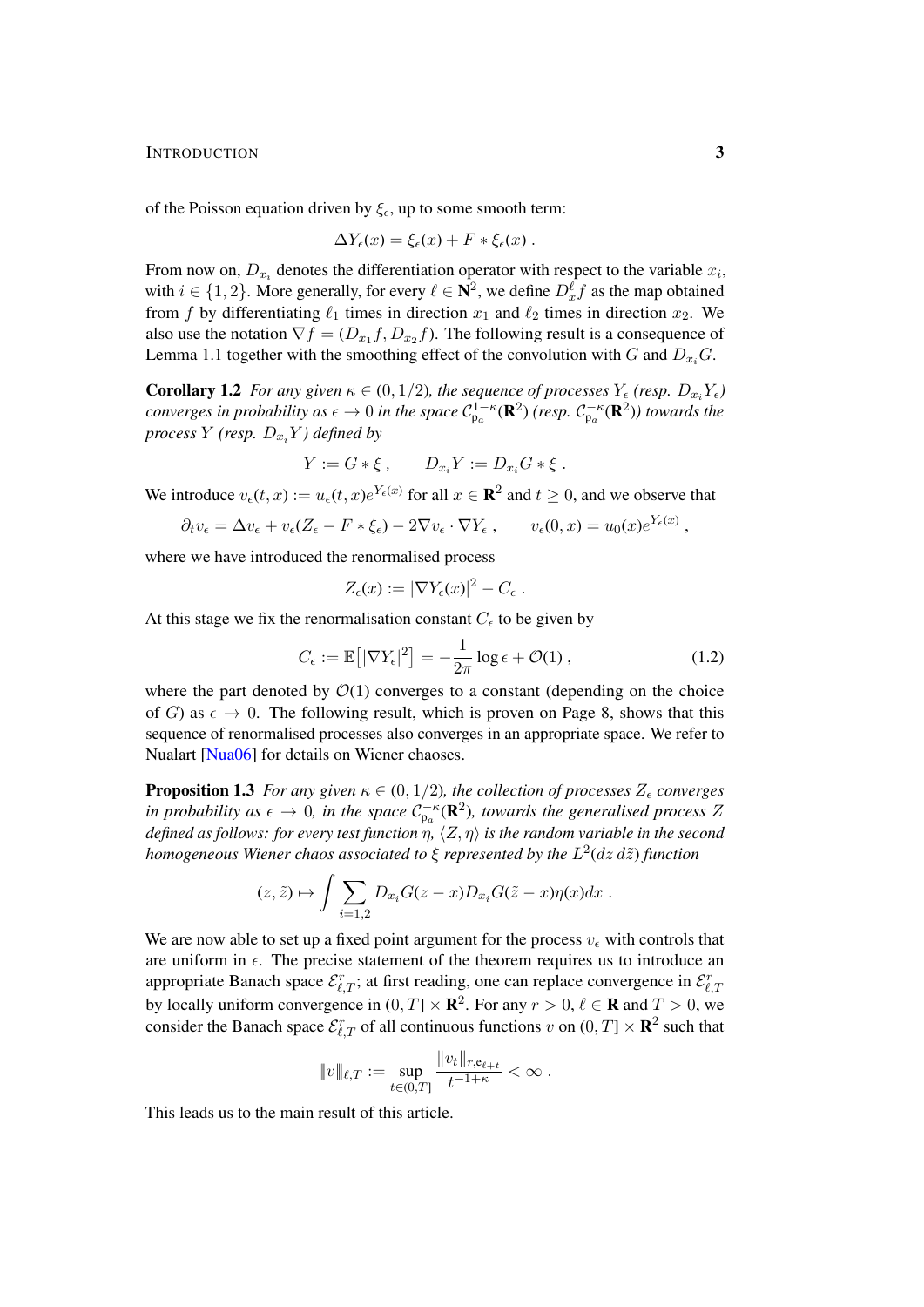**Theorem 1.4** *Consider an initial condition*  $u_0 \in C_{e_\ell}^{-1+4\kappa}$  *and a final time*  $T > 0$ *. For all*  $\ell' > \ell$ , the sequence of processes  $v_{\epsilon}$  converges in probability as  $\epsilon \to 0$  in the space  $\mathcal{E}_{\ell' T}^{1+2\kappa}$  $\int_{\ell',T}^{1+2\kappa}$  to a limit v which is the unique solution of

$$
\partial_t v = \Delta v + v(Z - F * \xi) - 2\nabla v \cdot \nabla Y, \qquad v(0, x) = u_0(x)e^{Y(x)}.
$$

As a consequence,  $u_\epsilon$  converges in probability in  $\mathcal{E}_{\ell',T}^{1-\kappa}$  $^{1-\kappa}_{l',T}$  towards the process  $u = v e^{-Y}$ .

#### <span id="page-3-0"></span>2 Weighted Hölder spaces

In this section, we introduce the appropriate weighted spaces that will allow us to set up a fixed point argument associated to [\(PAM\)](#page-0-0). We work in  $\mathbf{R}^{d}$  for a general dimension  $d \in \mathbb{N}$ , even though we will apply these results to  $d = 2$  in the next sections.

**Definition 2.1** A function  $w : \mathbf{R}^d \to (0, \infty)$  is a weight if there exists a positive constant  $C > 0$  such that

$$
C^{-1} \le \sup_{|x-y| \le 1} \frac{w(x)}{w(y)} \le C.
$$

In this article, we will consider two families of weights indexed by  $a, \ell \in \mathbb{R}$ :

$$
p_a(x) := (1+|x|)^a
$$
,  $e_{\ell}(x) := \exp(\ell(1+|x|))$ .

Observe that the constant C can be taken uniformly for all  $p_a$  and  $e_\ell$ , as long as a and  $\ell$ lie in a compact domain of  $\mathbb{R}^2$ . We can now consider weighted versions of the usual spaces of Hölder functions  $\mathcal{C}^{\alpha}(\mathbf{R}^d)$ .

**Definition 2.2** For  $\alpha \in (0,1)$ ,  $\mathcal{C}_w^{\alpha}(\mathbf{R}^d)$  is the space of functions  $f : \mathbf{R}^d \to \mathbf{R}$  such that

$$
||f||_{\alpha,w} := \sup_{x \in \mathbf{R}^d} \frac{|f(x)|}{w(x)} + \sup_{|x-y| \le 1} \frac{|f(x) - f(y)|}{w(x)|x - y|^{\alpha}} < \infty.
$$

More generally, for every  $\alpha > 1$ , we define  $\mathcal{C}^\alpha_w(\mathbf{R}^d)$  recursively as the space of functions f which admit first order derivatives and such that

$$
||f||_{\alpha,w} := \sup_{x \in \mathbf{R}^d} \frac{|f(x)|}{w(x)} + \sum_{i=1}^d ||D_{x_i}f||_{\alpha-1,w} < \infty.
$$

We then extend this definition to negative  $\alpha$ . To this end, we define for every  $r \in \mathbb{N}$ , the space  $\mathcal{B}_1^r$  of all smooth functions  $\eta$  on  $\mathbf{R}^d$ , which are compactly supported in the unit ball of  $\mathbf{R}^d$  and whose  $\mathcal{C}^r$  norm is smaller than 1. We will use the notation  $\eta_x^{\lambda}$  to denote the function  $y \mapsto \lambda^{-d} \eta \left( \frac{y-x}{\lambda} \right)$  $\frac{-x}{\lambda}$ ).

**Definition 2.3** For every  $\alpha < 0$ , we set  $r := -\lfloor \alpha \rfloor$  and we define  $\mathcal{C}^{\alpha}_{w}(\mathbf{R}^{d})$  as the space of distributions f on  $\mathbf{R}^d$  such that

$$
||f||_{\alpha,w} := \sup_{x \in \mathbf{R}^d} \sup_{\eta \in \mathcal{B}_1^r} \sup_{\lambda \in (0,1]} \frac{|f(\eta_x^{\lambda})|}{w(x)\lambda^{\alpha}} < \infty.
$$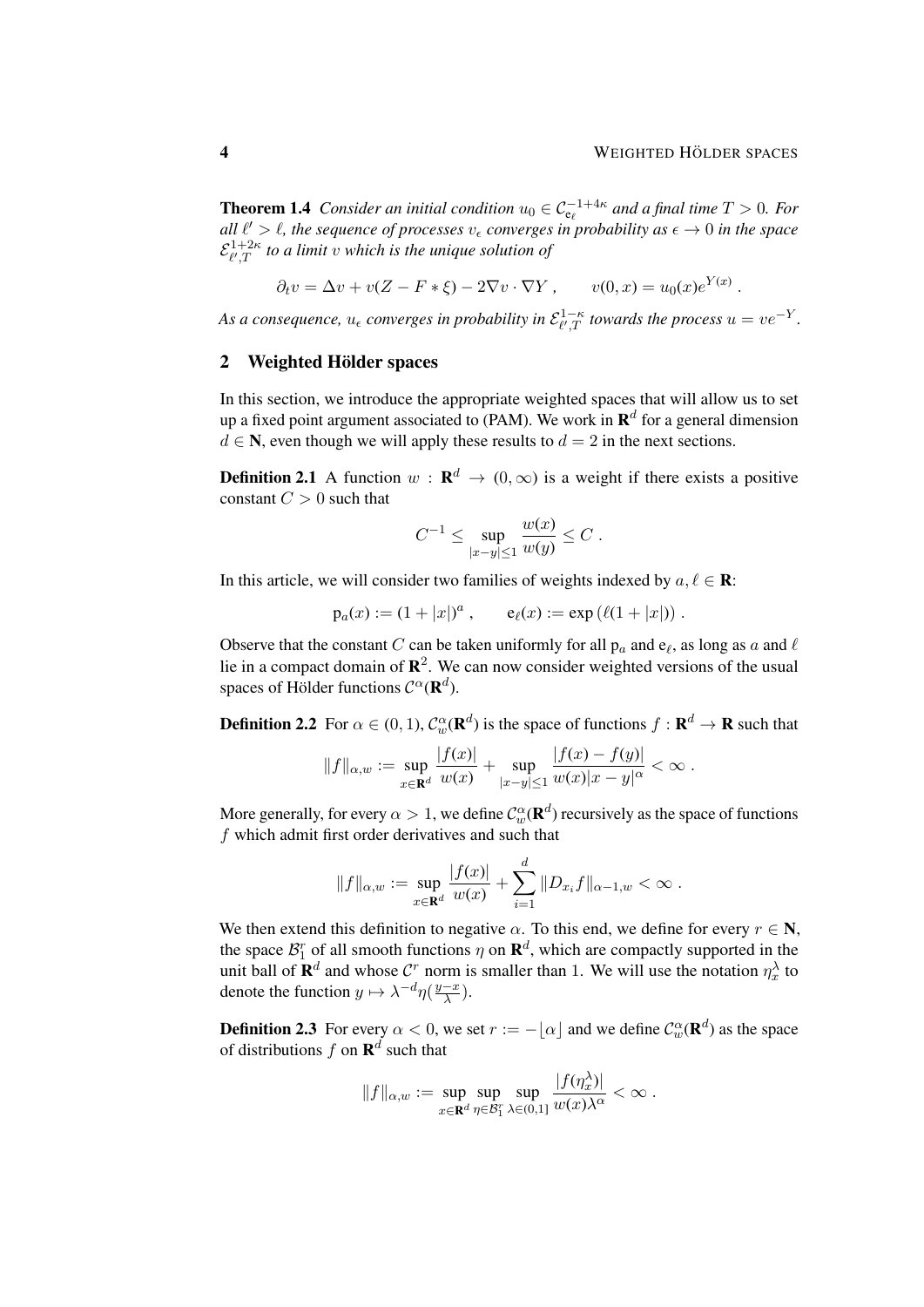In order to deal with the regularity of random processes, it is convenient to have a characterisation of  $\mathcal{C}_w^{\alpha}$  that only relies on a countable number of test functions. To state such a characterisation, we need some notation. For any  $\psi \in \mathcal{C}^r$ , we set

$$
\psi_x^n(y) := 2^{\frac{nd}{2}} \psi((y_1 - x_1)2^n, \dots, (y_d - x_d)2^n), \quad x, y \in \mathbf{R}^d, \quad n \ge 0.
$$

We also define  $\Lambda_n := \{ (2^{-n} k_i)_{i=1...d} : k_i \in \mathbb{Z} \}.$ 

**Proposition 2.4** *Let*  $\alpha < 0$  *and*  $r > |\alpha|$ *. There exists a finite set*  $\Psi$  *of compactly supported functions in*  $\mathcal{C}^r$ *, as well as a compactly supported function*  $\varphi \in \mathcal{C}^r$  *such that*  $\{\varphi^0_x, x \in \Lambda_0\} \cup \{\psi^n_x, n \geq 0, x \in \Lambda_n, \psi \in \Psi\}$  *forms an orthonormal basis of*  $\mathbf{R}^d$ *, and*  $s$ uch that for any distribution  $\xi$  on  $\mathbf{R}^d$ , the following equivalence holds:  $\xi\in\mathcal{C}^\alpha_w$  if and *only if* ξ *belongs to the dual of* C <sup>r</sup> *and*

<span id="page-4-2"></span><span id="page-4-1"></span>
$$
\sup_{n\geq 0}\sup_{\psi\in\Psi}\sup_{x\in\Lambda_n}\frac{|\langle\xi,\psi^n_x\rangle|}{w(x)2^{-\frac{n^d}{2}-n\alpha}}+\sup_{x\in\Lambda_0}\frac{|\langle\xi,\varphi^n_x\rangle|}{w(x)}<\infty.
$$
\n(2.1)

*Proof.* This result is rather standard and is obtained by a wavelet analysis, see [\[Mey92,](#page-11-8) [Dau88\]](#page-11-9) or [\[Hai14,](#page-11-5) Prop. 3.20]. In these references, the spaces are not weighted, but since all the arguments needed for the proof are local, it suffices to use the fact that  $w(y)$  $\frac{w(y)}{w(x)}$  is bounded from above and below uniformly over all x, y such that  $|x - y| \le 1$  to  $\overline{\text{obtain}}$  our statement.

<span id="page-4-0"></span>**Remark 2.5** If  $\xi$  is a linear transformation acting on the linear span of the functions  $\varphi_x^0, \psi_x^n$  such that [\(2.1\)](#page-4-1) is finite, then  $\xi$  can be extended uniquely to an element of  $\mathcal{C}_w^{\alpha}$ .

We are now in position to characterise the regularity of the noise.

*Proof of Lemma [1.1.](#page-1-0)* We work in dimension  $d = 2$ . By Proposition [2.4,](#page-4-2) it suffices to show that almost surely

$$
\sup_{n\geq 0}\sup_{\psi\in\Psi}\sup_{x\in\Lambda_n}\frac{|\langle \xi,\psi^n_x\rangle|}{2^{-n(1+\alpha)}\mathrm{p}_a(x)}\lesssim 1\;,\qquad \sup_{x\in\Lambda_0}\frac{|\langle \xi,\varphi^0_x\rangle|}{\mathrm{p}_a(x)}\lesssim 1\;.
$$

We restrict to the first bound, since the second is simpler. For any integer  $p \ge 1$ , we write

$$
\mathbb{E}\left[\sup_{n\geq 0}\sup_{\psi\in\Psi}\sup_{x\in\Lambda_n}\left(\frac{|\langle\xi,\psi^n_x\rangle|}{2^{-n(\alpha+1)}p_a(x)}\right)^{2p}\right] \lesssim \sum_{n\geq 0}\sum_{\psi\in\Psi}\sum_{x\in\Lambda_n}\frac{2^{2np(\alpha+1)}}{p_a(x)^{2p}}(\mathbb{E}\langle\xi,\psi^n_x\rangle^2)^p
$$

where we used the equivalence of moments of Gaussian random variables. Recall that the  $L^2$  norm of  $\psi_x^n$  is 1, that the restriction of  $\Lambda_n$  to the unit ball of  $\mathbf{R}^2$  has at most of the order of  $2^{2n}$  elements and that  $\Psi$  is a finite set. Taking p large enough, we deduce that the triple sum converges, so that  $\xi$  admits a modification that almost surely belongs to  $\mathcal{C}_{\mathbf{p}_a}^{\alpha}$ . We now turn to  $\|\xi_{\epsilon}-\xi\|_{\alpha,\mathbf{p}_a}$ : the computation is very similar, the only difference rests on the term

$$
\mathbb{E}\langle \xi - \xi_{\epsilon}, \psi_x^{n,\mathfrak{s}} \rangle^2 = \|\psi_0^n - \varrho_{\epsilon} * \psi_0^n\|_{L^2}^2 \lesssim 1 \wedge (\epsilon^2 2^{2n}). \tag{2.2}
$$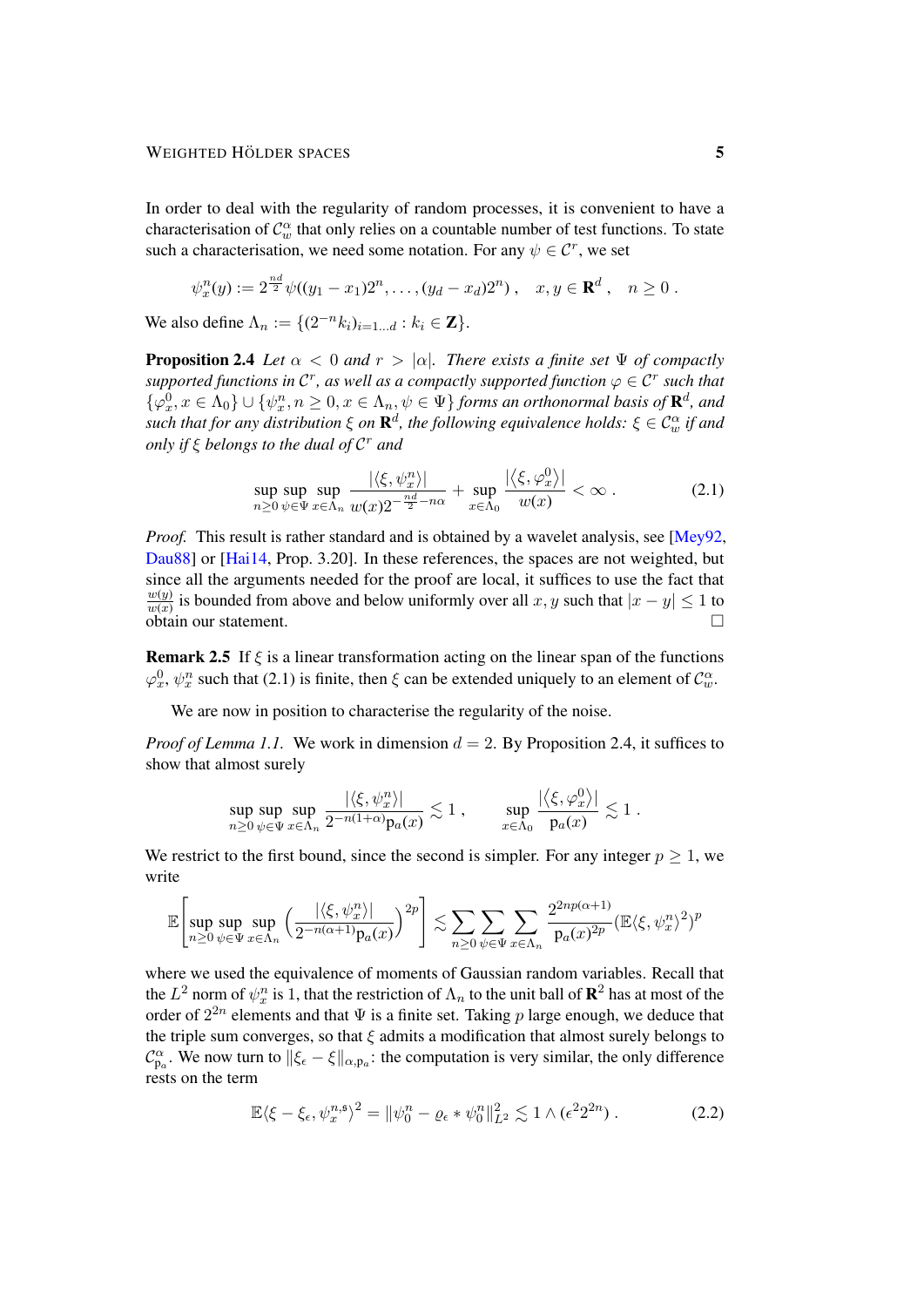For p large enough and  $\alpha < -1$ , we obtain

$$
\mathbb{E}\left[\sup_{n\geq 0}\sup_{\psi\in\Psi}\sup_{x\in\Lambda_n^{\mathfrak{s}}}\left(\frac{|\langle\xi-\xi_{\epsilon},\psi^n_x\rangle|}{2^{-n(\alpha+1)}\mathfrak{p}_a(x)}\right)^{2p}\right] \lesssim \sum_{x\in\mathbf{Z}^2}\sum_{n\geq 0}\frac{2^{2n+2np(\alpha+1)}}{\mathfrak{p}_a(x)^{2p}}(1\wedge\epsilon^{2p}2^{2np})\leq (\epsilon^{2p}|\log_2\epsilon|)\vee\epsilon^{-2\left(1+p(\alpha+1)\right)}.
$$

Consequently, for p large enough  $\mathbb{E} \|\xi_{\epsilon} - \xi\|_{\alpha, \mathbf{p}_\alpha} \to 0$  as  $\epsilon \downarrow 0$ .

<span id="page-5-0"></span>Let  $w_f$  and  $w_g$  be two weights on  $\mathbf{R}^d$ . We have the following elementary extension of the classical theorem [\[BCD11,](#page-10-0) Thm 2.52].

**Theorem 2.6** Let  $f \in \mathcal{C}^{\alpha}_{w_f}$  and  $g \in \mathcal{C}^{\beta}_{w_g}$  where  $\alpha < 0$  and  $\beta > 0$  with  $\alpha + \beta > 0$ . Then there exists a continuous bilinear map  $(f,g)\mapsto f\cdot g$  from  $\mathcal{C}^\alpha_{w_f}\times\mathcal{C}^\beta_{w_g}$  into  $\mathcal{C}^\alpha_{w_fw_g}$ *that extends the classical multiplication of smooth functions.*

*Proof.* Let  $\chi$  be a compactly supported, smooth function on  $\mathbf{R}^d$  such that  $\sum_{k \in \mathbf{Z}^d} \chi(x - k)$  $k) = 1$  for all  $x \in \mathbf{R}^d$ . For simplicity, we set  $\chi_k(\cdot) := \chi(\cdot - k)$ . Writing  $\|\cdot\|_{\alpha}$  for the  $\alpha$ -Hölder norm without weight (i.e. with weight 1), observe that  $h \in C_w^{\alpha}$  if and only if  $\|h\chi_k\|_{\alpha} \lesssim w(k)$  hold uniformly over all  $k \in \mathbb{Z}^d$ , and  $\|h\|_{\alpha,w}$  is equivalent to the smallest possible bound. From [\[BCD11,](#page-10-0) Thm 2.52], we know that  $f\chi_k \cdot g\chi_\ell$  is well-defined for all  $k, \ell \in \mathbb{Z}^d$ , and that the bound  $||f \chi_k \cdot g \chi_\ell||_\alpha \lesssim ||f \chi_k||_\alpha ||g \chi_\ell||_\beta$ holds. Consequently, we get

$$
||f\chi_k \cdot g\chi_\ell||_\alpha \lesssim w_f(k)w_g(\ell) ||f||_{\alpha,w_f} ||g||_{\beta,w_g},
$$

uniformly over all  $k, \ell \in \mathbb{Z}^d$ . Since the number of non-zero terms among  $\{\langle f \chi_k \cdot \rangle\}$  $g\chi_{\ell}, \eta_x\rangle, k, \ell \in \mathbb{Z}^d$  is uniformly bounded over all  $\eta \in \mathcal{B}_1^r$ , all  $x \in \mathbb{R}^d$  and all  $f, g$ as in the statement, we deduce that  $f \cdot g := \sum_{k,\ell \in \mathbb{Z}^d} f \chi_k \cdot g \chi_\ell$  is well-defined and that  $||f \cdot g||_{\alpha,w_f w_g} \lesssim ||f||_{\alpha,w_f} ||g||_{\beta,w_g}$  holds. Finally, the multiplication of [\[BCD11,](#page-10-0) Thm 2.52] extends the classical multiplication of smooth functions, therefore, from our construction, it is plain that this property still holds in our case.  $\Box$ 

Let now  $P_t(x) := (2\pi t)^{-\frac{d}{2}} e^{-|x|^2/4t}$  be the heat kernel in dimension d. We write  $P_t * f$  for the spatial convolution of  $P_t$  with a function/distribution f on  $\mathbf{R}^d$ . We have the following regularisation property which is a slight variant of well-known facts.

**Lemma 2.7** *For every*  $\beta \geq \alpha$  *and every*  $f \in C_{e_{\ell}}^{\alpha}$ *, we have* 

<span id="page-5-1"></span>
$$
||P_t f||_{\beta, e_\ell} \lesssim t^{-\frac{\beta-\alpha}{2}} ||f||_{\alpha, e_\ell},
$$

*uniformly over all*  $\ell$  *in a compact set of* **R** *and all*  $t$  *in a compact set of*  $[0, \infty)$ *.* 

*Proof.* We use a decomposition of the heat kernel  $P_t(x) = P_+(t, x) + P_-(t, x)$  where  $P_-\$  is smooth and  $P_+\$  is supported in the unit ball centred at 0. Using the decay properties of the heat kernel, the statement regarding  $P_$  is easy to check. Concerning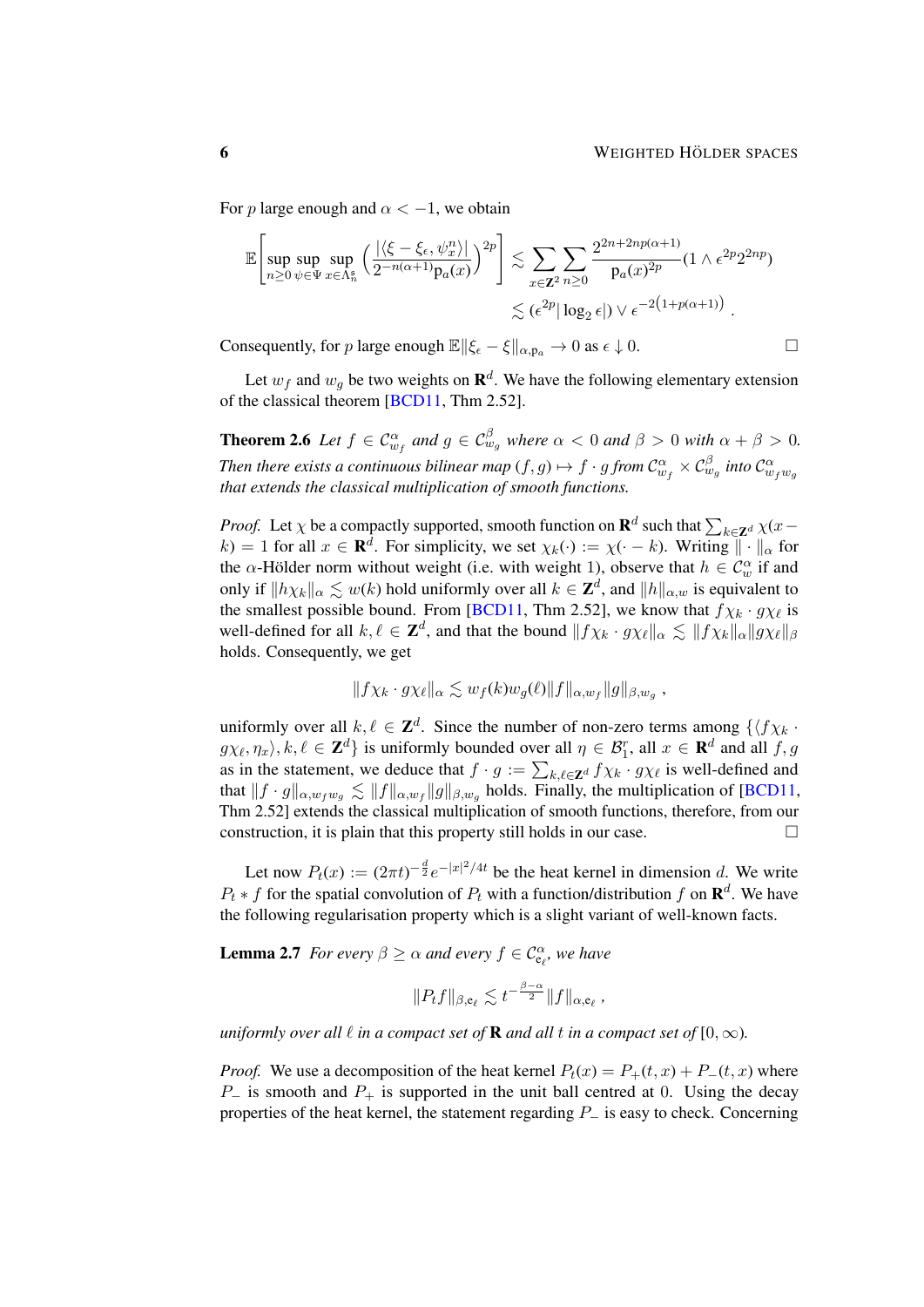the singular part, one writes  $P_+ = \sum_{n\geq 0} P_n$  where each  $P_n$  is a smooth function supported in the parabolic annulus  $\{(t, x): 2^{-n-1} \leq |t|^{\frac{1}{2}} + |x| \leq 2^{-n+1}\}\$  and such that  $P_n(t, x) = 2^{dn} P_0(2^{2n} t, 2^n x)$ . Then, we get

$$
|\langle f, \eta_x^{\lambda}(\cdot - y) \rangle| \lesssim \lambda^{\alpha} e_{\ell}(x + y), \qquad |\langle f, D_x^k P_n(t, \cdot - y) \rangle| \lesssim 2^{-n(\alpha - |k|)} e_{\ell}(y),
$$

uniformly over all  $\eta \in \mathcal{B}_1^r$ , all  $x, y \in \mathbf{R}^d$ , all  $t > 0$ , all  $n \ge 0$  and all  $k \in \mathbf{N}^2$ . Notice that  $P_n(t, \cdot)$  vanishes as soon as  $n \geq 1 - \frac{1}{2}$  $\frac{1}{2} \log_2 t$ . Consequently,

$$
|\langle P_+(t) * f, \eta_x^{\lambda} \rangle| \lesssim e_{\ell}(x) (\lambda^{\alpha} \wedge t^{\frac{\alpha}{2}}), \quad |\langle f, D_x^k P_+(t, \cdot - x) \rangle| \lesssim e_{\ell}(x) t^{\frac{\alpha - |k|}{2}},
$$

so that the statement follows by interpolation.

## 3 Bounds on Y and Z

Let us collect a few facts on the behaviour of smooth functions with a singularity at the origin; we refer to [\[Hai14,](#page-11-5) Sec. 10.3] for proofs. For any smooth function  $K: \mathbf{R}^d \backslash \{0\} \to \mathbf{R}$  and any real number  $\zeta$ , we define

$$
|| K ||_{\zeta;m} = \sup_{|k| \le m} \sup_{x \in \mathbf{R}^d} ||x||^{|k|-\zeta} |D_x^k K(x)|,
$$

where the first supremum runs over  $k \in \mathbb{N}^d$  and  $|k| = \sum_i k_i$ . We say that K is of order  $\zeta$  if  $||K||_{\zeta;m} < \infty$  for all  $m \in \mathbb{N}$ . Recall  $\varrho_{\epsilon}$  from the introduction, and define  $K_{\epsilon} = K * \varrho_{\epsilon}$ . If K is of order  $\zeta \in (-d, 0)$  then for all  $m \in \mathbb{N}$ , there exists  $C > 0$ such that  $||K_{\epsilon}||_{\zeta;m} \leq C||K||_{\zeta;m}$ , uniformly over  $\epsilon \in (0,1]$ . Furthermore, for all  $\overline{\zeta} \in [\zeta - 1, \zeta)$ , there exists a constant  $C > 0$  such that

$$
|\!|\!| K - K_{\epsilon} |\!|\!|_{\bar{\zeta};m} \leq C \epsilon^{\zeta-\bar{\zeta}} |\!|\!| K |\!|\!|_{\zeta;m}.
$$

If  $K_1$  and  $K_2$  are of order  $\zeta_1$  and  $\zeta_2$  respectively, then  $K_1K_2$  is of order  $\zeta = \zeta_1 + \zeta_2$ and we have the bound

$$
|| K_1 K_2 ||_{\zeta;m} \leq C || K_1 ||_{\zeta_1;m} || K_2 ||_{\zeta_2;m},
$$

where  $C$  is a positive constant.

Assume that  $\zeta_1 \wedge \zeta_2 > -d$ . We set  $\zeta = \zeta_1 + \zeta_2 + d$ . If  $\zeta < 0$ , then  $K_1 * K_2$  is of order  $\zeta$  and we have the bound

<span id="page-6-0"></span>
$$
|| K_1 * K_2 ||_{\zeta; m} \le C || K_1 ||_{\zeta_1; m} || K_2 ||_{\zeta_2; m} . \tag{3.1}
$$

On the other hand, if  $\zeta \in \mathbf{R}_+ \backslash \mathbf{N}$  and  $K_1, K_2$  are compactly supported, then the function

$$
K(x) = (K_1 * K_2)(x) - \sum_{|k| < \zeta} \frac{x^k}{k!} D_x^k(K_1 * K_2)(0) \,,
$$

$$
\Box
$$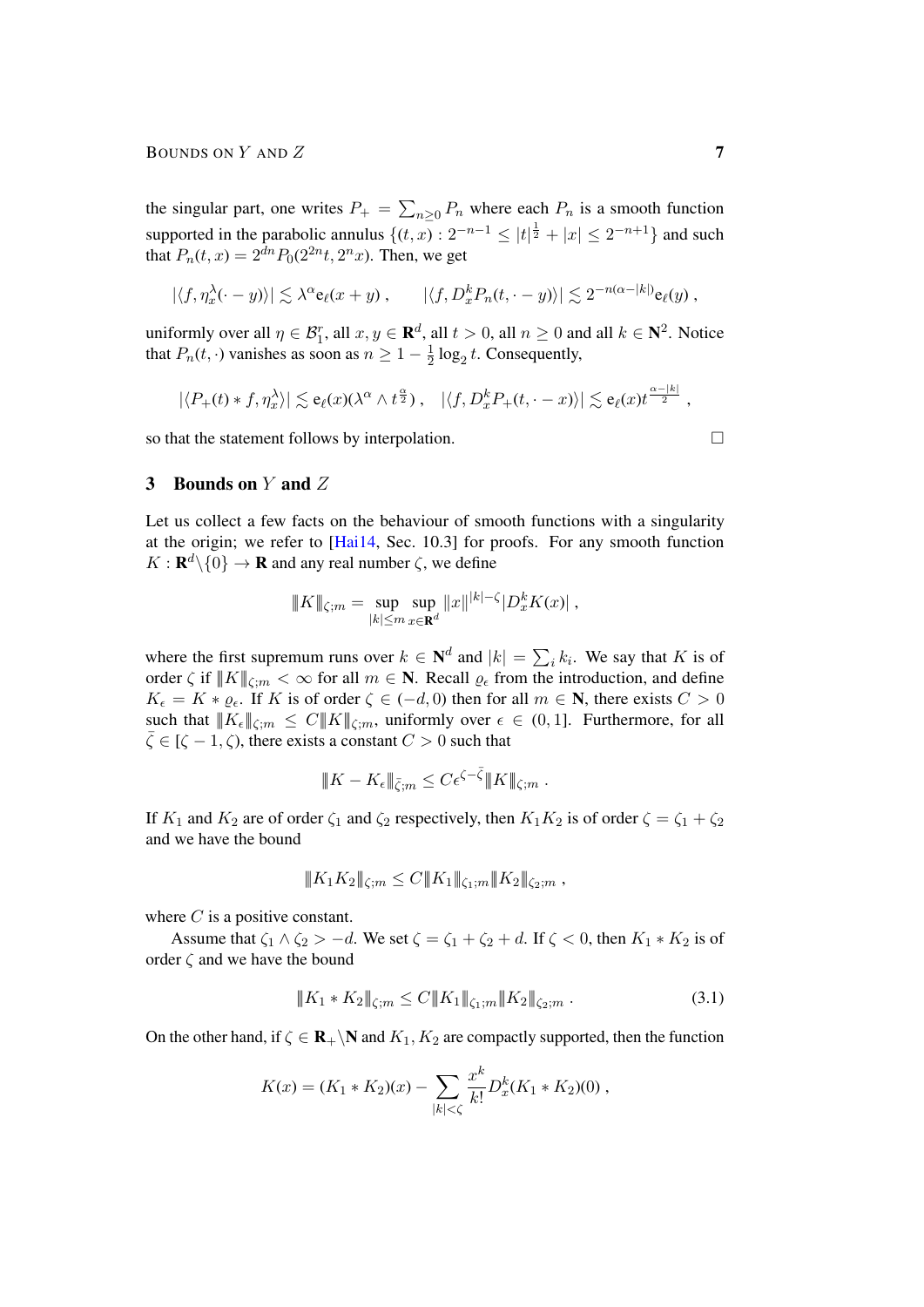is of order  $\zeta$  and a bound similar to [\(3.1\)](#page-6-0) holds, but with the constant C depending on the size of the supports in general.

We will apply these bounds to the function  $G$  defined in the introduction. Since G is smooth on  $\mathbb{R}^2 \setminus \{0\}$ , compactly supported and satisfies  $G(x) = -\frac{\log |x|}{2\pi}$  $rac{2\pi}{2\pi}$  in a neighbourhood of the origin, it is a function with a singularity of order  $\zeta$ , for all  $\zeta < 0$ , according to our definition. From now on, we set  $\varrho^{*2} = \varrho * \varrho$  and we assume without loss of generality that  $\varrho$ ,  $\varrho^{*2}$  are supported in the unit ball of  $\mathbb{R}^2$ .

<span id="page-7-0"></span>**Lemma 3.1** *Fix*  $\kappa \in (0, 1)$ *. We have the bounds* 

$$
\mathbb{E}\left[|Z(\eta_x^{\lambda})|^2\right]^{\frac{1}{2}} \lesssim \lambda^{-\kappa}, \quad \mathbb{E}\left[|Z_{\epsilon}(\eta_x^{\lambda})|^2\right]^{\frac{1}{2}} \lesssim \lambda^{-\kappa}, \quad \mathbb{E}\left[|Z_{\epsilon}(\eta_x^{\lambda}) - Z(\eta_x^{\lambda})|^2\right]^{\frac{1}{2}} \lesssim \lambda^{-5\kappa} \epsilon^{\kappa},
$$

*uniformly over all*  $\epsilon, \lambda \in (0, 1)$ *, all*  $x \in \mathbb{R}^2$  *and all*  $\eta \in \mathcal{B}_1^r$ *.* 

*Proof.* By translation invariance, it suffices to consider  $x = 0$ . The random variables  $Z(\eta^{\lambda})$ ,  $Z_{\epsilon}(\eta^{\lambda})$  and  $Z_{\epsilon}(\eta^{\lambda}) - Z(\eta^{\lambda})$  all belong to the second *homogeneous* Wiener chaos associated with the noise  $\xi$ . This is because the constant  $C_{\epsilon}$  has been chosen to cancel the 0-th Wiener chaos component of  $|\nabla Y_{\epsilon}|^2$ . We start with the second bound of the statement:

$$
\mathbb{E}\Big[|Z_{\epsilon}(\eta^{\lambda})|^2\Big] = \sum_{i=1}^{2} \int_{z,\tilde{z}} \Big(\int \eta^{\lambda}(x)D_{x_i}G_{\epsilon}(z-x)D_{x_i}G_{\epsilon}(\tilde{z}-x)dx\Big)^2 dz d\tilde{z}
$$
  

$$
= \sum_{i=1}^{2} \int \int \eta^{\lambda}(x)\eta^{\lambda}(x') \Big((D_{x_i}G_{\epsilon}) * (D_{x_i}G_{\epsilon})(x-x')\Big)^2 dx dx',
$$

so that the bounds at the beginning of the section yield the desired result. The first bound of the statement follows by replacing  $G_{\epsilon}$  by G in the expression above. We turn to the proof of the third bound. To that end, we write

$$
\mathbb{E}\left[|Z_{\epsilon}(\eta^{\lambda}) - Z(\eta^{\lambda})|^2\right] = \sum_{i=1}^2 \iint \eta^{\lambda}(x)\eta^{\lambda}(x')H_{\epsilon,i}(x-x')dx dx',
$$

where

$$
H_{\epsilon,i}(y) = \left( (D_{x_i}(G_{\epsilon} - G)) * D_{x_i} G_{\epsilon} \right) \cdot \left( (D_{x_i}(G_{\epsilon} + G)) * D_{x_i} G_{\epsilon} \right)(y)
$$

$$
- \left( (D_{x_i}(G_{\epsilon} - G)) * D_{x_i} G \right) \cdot \left( (D_{x_i}(G_{\epsilon} + G)) * D_{x_i} G \right)(y),
$$

so that, once again, the bounds on the behaviour of singular functions at the origin yield the asserted bound.

*Proof of Proposition [1.3.](#page-2-0)* Let L denote an arbitrary element among  $Z$ ,  $Z_{\epsilon}$  and  $Z - Z_{\epsilon}$ . Using the equivalence of moments of elements in inhomogeneous Wiener chaoses of finite order, we obtain

$$
\mathbb{E}\left[\sup_{n\geq 0}\sup_{x\in\Lambda_n}\left(\frac{L(\psi^n_x)}{p_a(x)2^{-n\alpha-n}}\right)^{2p}\right] \lesssim \sum_{k\in\mathbb{Z}^2} \frac{1}{p_a(k)^{2p}} \sum_{n\geq 0} \sum_{x\in\Lambda_n\cap B(k,1)} \frac{\mathbb{E}[L(\psi^n_x)^2]^p}{2^{-n\alpha 2p-2np}}.
$$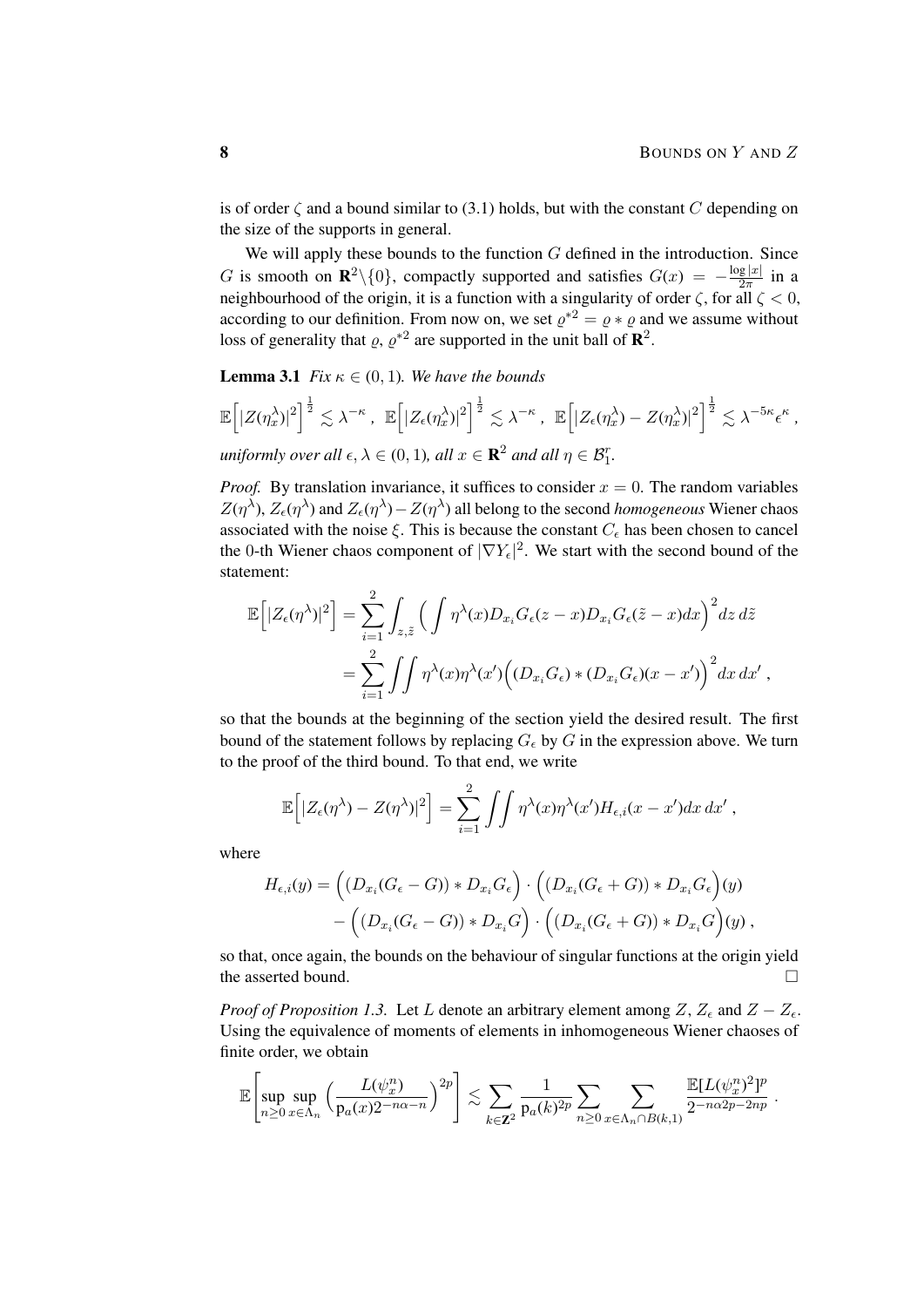#### PICARD ITERATION 9

When L is equal to Z or  $Z_{\epsilon}$ , Lemma [3.1](#page-7-0) ensures that  $\mathbb{E}[L(\psi^n_x)^2] \lesssim 2^{-2n+\kappa n}$  uniformly over all x, n, and  $\epsilon$ . Moreover,  $\#(\Lambda_n \cap B(k, 1)) \lesssim 2^{2n}$ , so that

$$
\mathbb{E}\left[\sup_{n\geq 0}\sup_{x\in\Lambda_n}\left(\frac{L(\psi^n_x)}{p_a(x)2^{-n\alpha-n}}\right)^{2p}\right] \lesssim \sum_{k\in\mathbf{Z}^2}\frac{1}{p_a(k)^{2p}}\sum_{n\geq 0}2^{np(2\alpha+\kappa)+2n}.
$$

This quantity is finite for  $\alpha = -\kappa$  and p large enough. Therefore, Z and  $Z_{\epsilon}$  belong to  $\mathcal{C}_{\mathrm{p}_a}^{-\kappa}$ .

Regarding  $Z - Z_{\epsilon}$ , Lemma [3.1](#page-7-0) ensures that  $\mathbb{E}[(Z - Z_{\epsilon})(\psi_x^n)^2] \lesssim \epsilon^{\kappa} 2^{n(5\kappa - 2)}$  uniformly over all  $x$ ,  $n$  and  $\epsilon$ . Then, the same arguments as before yield

$$
\mathbb{E}\left[\sup_{n\geq 0}\sup_{x\in\Lambda_n}\left(\frac{(Z-Z_\epsilon)(\psi^n_x)}{{\mathsf{p}}_a(x)2^{-n\alpha-n}}\right)^{2p}\right] \lesssim \sum_{k\in\mathbf{Z}^2} \frac{1}{{\mathsf{p}}_a(k)^{2p}} \sum_{n\geq 0} \epsilon^{\kappa p} 2^{n(2\alpha p + 5\kappa p + 2)} ,
$$

so that, choosing for instance  $\alpha = -3\kappa$  and p large enough, one gets the bound  $\mathbb{E} \big[ \| Z - Z_{\epsilon} \|_{-3\kappa, p_a} \big] \lesssim \epsilon^{\frac{\kappa}{2}}$  uniformly over all  $\epsilon \in (0, 1]$ , thus concluding the proof.  $\Box$ 

*Proof of Corollary [1.2.](#page-2-1)* Since G is compactly supported and coincides with the Green function of the Laplacian in a neighbourhood of the origin, the classical Schauder estimates [\[Sim97\]](#page-11-10) imply that for any  $\alpha \in \mathbf{R}$ , the bounds

$$
||G*f||_{\alpha+2} \lesssim ||f||_{\alpha}, \quad ||D_{x_i}G*f||_{\alpha+1} \lesssim ||f||_{\alpha},
$$

hold uniformly over all  $f \in \mathcal{C}^{\alpha}$ . Recall the functions  $\chi_k, k \in \mathbb{Z}^d$  from the proof of Theorem [2.6.](#page-5-0) Since G is compactly supported, we deduce from the bounds above that

$$
||G*(f\chi_k)||_{\alpha+2} \lesssim w(k)||f||_{\alpha,w}, \quad ||D_{x_i}G*(f\chi_k)||_{\alpha+1} \lesssim w(k)||f||_{\alpha,w},
$$

uniformly over all  $k \in \mathbb{Z}^d$  and all  $f \in \mathcal{C}^\alpha_w$ . For fixed x, only a bounded number of  $\{\chi_k(x), k \in \mathbb{Z}^d\}$  are non-zero, uniformly over all  $x \in \mathbb{R}^d$ . Since  $f = \sum_{k \in \mathbb{Z}^d} f\chi_k$ , we deduce that

$$
||G*f||_{\alpha+2,w} \lesssim ||f||_{\alpha,w} , \quad ||D_{x_i}G*f||_{\alpha+1,w} \lesssim ||f||_{\alpha,w} ,
$$

uniformly over all  $f \in \mathcal{C}_w^{\alpha}$ . This being given, the statement is a direct consequence of Lemma [1.1.](#page-1-0)

# 4 Picard iteration

Fix  $\kappa \in (0, \frac{1}{2})$  $\frac{1}{2}$ ), and let the parameter *a* appearing in the weight p<sub>a</sub> be any value in (0,  $\frac{\kappa}{2}$ )  $\frac{\kappa}{2}$ ). Let  $g, h^{(1)}, \bar{h}^{(2)} \in C_{p_a}^{-\kappa}$  and  $f \in C_{e_\ell}^{-1+4\kappa}$  be given. We define the map  $v \mapsto \mathcal{M}_{T,f}(v)$  as follows:

$$
\mathcal{M}_{T,f}(v)_t = \int_0^t P_{t-s} * \left(v_s \cdot g + D_{x_i} v_s \cdot h^{(i)}\right) ds + P_t * f.
$$

<span id="page-8-0"></span>In this equation, there is an implicit summation over  $i \in \{1, 2\}$ . This convention will be in force for the rest of the article.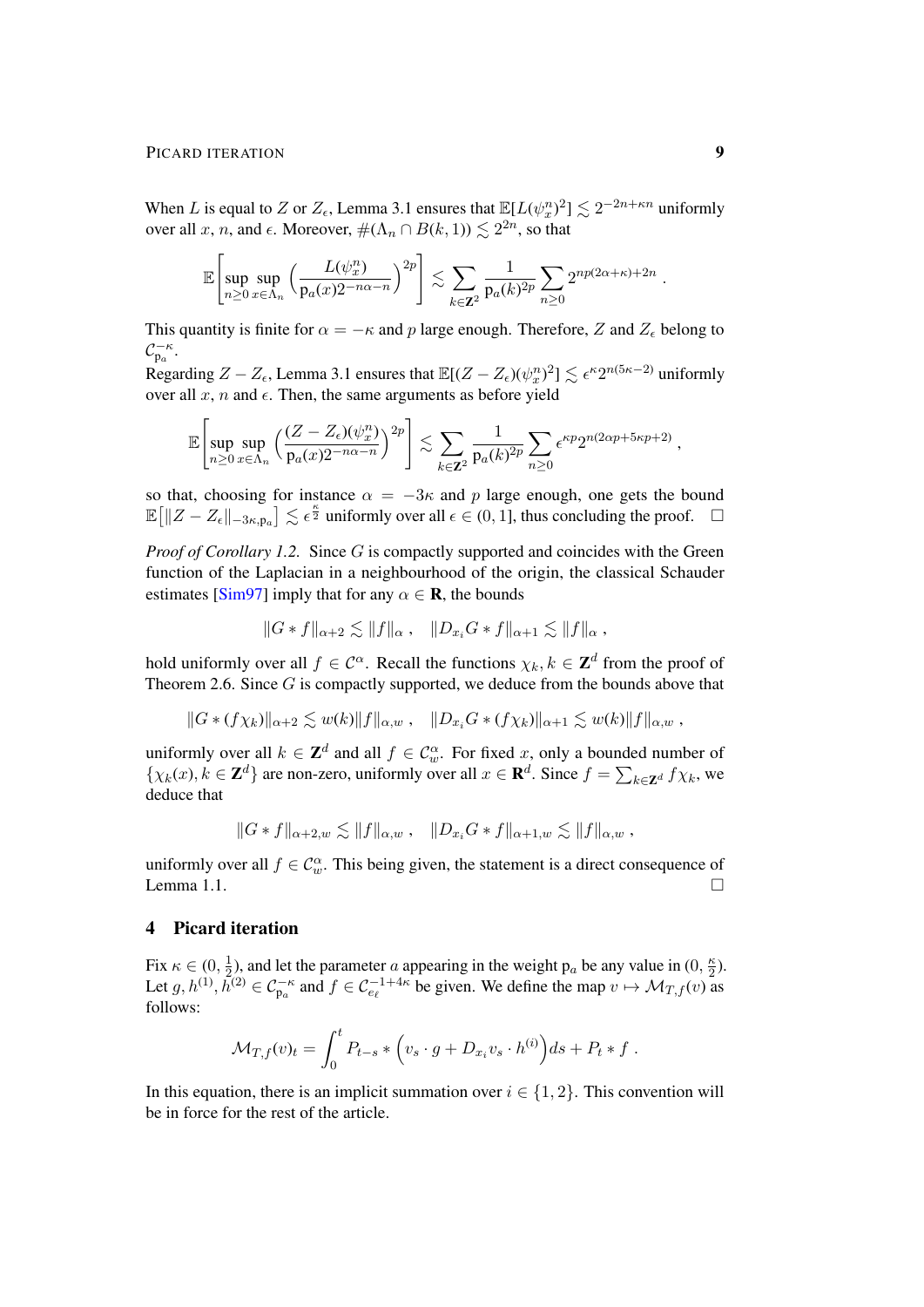**Proposition 4.1** *For any given*  $g, h^{(1)}, h^{(2)} \in C_{p_a}^{-\kappa}$  *and any*  $f \in C_{e_{\ell_0}}^{-1+4\kappa}$ *, the map*  $\mathcal{M}_{T,f}$  admits a unique fixed point  $v \in \mathcal{E}_{\ell_0,T}^{1+2\kappa}$ . Furthermore, the solution map  $(g, h^{(1)}, h^{(2)}, f) \mapsto v$  *is continuous.* 

*Proof.* First, Lemma [2.7](#page-5-1) ensures that  $||P_t*f||_{1+2\kappa,\mathsf{e}_{\ell+t}} \lesssim t^{-1+\kappa}||f||_{-1+4\kappa,\mathsf{e}_\ell}$  uniformly over all t in any given compact interval of  $\mathbf{R}_{+}$ . Second, using Theorem [2.6](#page-5-0) and the simple inequality

<span id="page-9-0"></span>
$$
\sup_{x \in \mathbf{R}^2} \frac{\text{p}_a(x)\text{e}_{\ell+s}(x)}{\text{e}_{\ell+t}(x)} \le e^{-a} \left(\frac{a}{t-s}\right)^a,
$$

we obtain

$$
||v_s \cdot g + D_{x_i} v_s \cdot h^{(i)}||_{-\kappa, e_{\ell+t}} \lesssim (t-s)^{-a} ||v_s||_{1+2\kappa, e_{\ell+s}} (||g||_{-\kappa, p_a} + ||h^{(i)}||_{-\kappa, p_a})
$$
  

$$
\lesssim (t-s)^{-a} s^{-1+\kappa} ||v||_{\ell,T} (||g||_{-\kappa, p_a} + ||h^{(i)}||_{-\kappa, p_a}),
$$

uniformly over all s, t in a compact set of  $\mathbf{R}_+$  and all  $\ell$  in a compact set of  $\mathbf{R}$ . Then, by Lemma [2.7](#page-5-1) and using  $a < \kappa/2$ , we obtain

$$
\left\| \int_{0}^{t} P_{t-s} * \left( v_s \cdot g + D_{x_i} v_s \cdot h^{(i)} \right) ds \right\|_{1+2\kappa, e_{\ell+t}} \leq \int_{0}^{t} (t-s)^{-\frac{1}{2}-2\kappa} s^{-1+\kappa} ds \, \|v\|_{\ell,T} (||g||_{-\kappa, p_a} + ||h^{(i)}||_{-\kappa, p_a}) \n\lesssim t^{-1+\kappa} T^{\frac{1}{2}-2\kappa} \|v\|_{\ell,T} (||g||_{-\kappa, p_a} + ||h^{(i)}||_{-\kappa, p_a}),
$$
\n(4.1)

uniformly over all  $t \in (0, T]$ . This ensures that  $\mathcal{M}_{T, f}(v) \in \mathcal{E}^{1+2\kappa}_{\ell, T}$ . Furthermore we have

<span id="page-9-1"></span>
$$
\|\mathcal{M}_{T,f}(v) - \mathcal{M}_{T,f}(\bar{v})\|_{\ell,T} \lesssim T^{\frac{1}{2}-2\kappa} \|v - \bar{v}\|_{\ell,T} (\|g\|_{-\kappa,p_a} + \|h^{(i)}\|_{-\kappa,p_a}),
$$
(4.2)

uniformly over all  $\ell$  in a compact set of **R**, all  $T$  in a compact set of  $\mathbf{R}_+$ , all  $f \in \mathcal{C}_{e_\ell}^{-1+4\kappa}$ and all  $v, \bar{v} \in \mathcal{E}_{\ell,T}$ . (Here and below we write  $\mathcal{E}_{\ell,T}$  instead of  $\mathcal{E}_{\ell,T}^{1+2\kappa}$  for conciseness.) Consequently, there exists  $T^* > 0$  such that  $\mathcal{M}_{T^*,f}$  is a contraction on  $\mathcal{E}_{\ell,T^*}$ , uniformly over all  $\ell \in [\ell_0, \ell_0 + T]$  and all  $f \in C_{e_\ell}^{-1+4\kappa}$ . Fix an initial condition  $f \in C_{e_{\ell_0}}^{-1+4\kappa}$ . To obtain a fixed point for the map  $\mathcal{M}_{T,f}$ , we proceed by iteration. The map  $\mathcal{M}_{T^*,f}$ admits a unique fixed point  $v^* \in \mathcal{E}_{\ell_0,T^*}$ . If  $T^* \geq T$ , we are done. Otherwise, set  $f^* := v^*_{T^*/2} \in C^{1+2\kappa}_{e_{\ell^*}}$ , where  $\ell^*_0 = \ell_0 + T^*/2$ . Since  $\ell^*_0 \le \ell_0 + T$ , the map  $\mathcal{M}_{T^*,f^*}$ is again a contraction on  $\mathcal{E}_{\ell_0^*,T^*}$ , so that it admits a unique fixed point  $v^{**} \in \mathcal{E}_{\ell_0^*,T^*}$ . We define  $v_s := v_s^*$  for all  $s \in (0, T^*/2]$  and  $v_s := v_{s-T^*/2}^{**}$  for all  $s \in (T^*/2, 3T^*/2]$ . A simple calculation shows that v is a fixed point of  $\mathcal{M}_{\frac{3T^*}{2},f}$  and that  $v \in \mathcal{E}_{\ell_0,3T^*/2}$ . Suppose that  $\bar{v}$  is another fixed point. By the uniqueness of the fixed point on  $(0, T^*)$ , we deduce that  $v^*$  and  $\bar{v}$  coincide on this interval. Moreover, a simple calculation shows that  $(\bar{v}_{s+\frac{T^*}{2}}, s \in (0,T^*])$  is necessarily a fixed point of  $\mathcal{M}_{T^*,f^*}$  so that it coincides with  $v^{**}$ . Iterating this argument ensures existence and uniqueness of the fixed point on any interval  $[0, T]$ .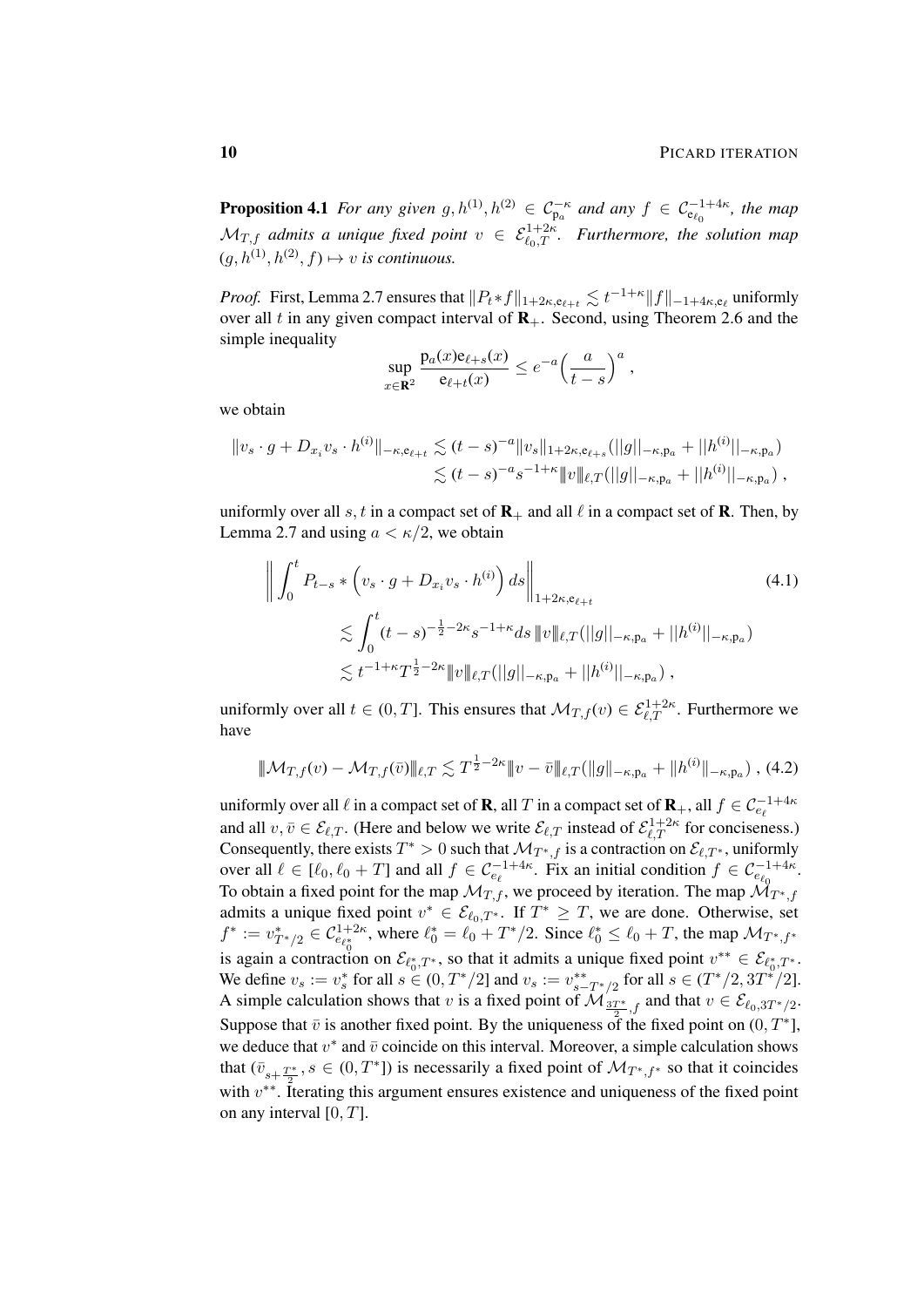We turn to the continuity of the solution map with respect to f, g and  $h^{(i)}$ . Let  $\bar{\mathcal{M}}$ be the map associated with  $\bar{g}$  and  $\bar{h}^{(i)}$ . For any initial conditions f and  $\bar{f}$  in  $C_{e_\ell}^{-1+4\kappa}$ , both  $\mathcal{M}_{T,\bar{f}}$  and  $\bar{\mathcal{M}}_{T,\bar{f}}$  admit a unique fixed point v and  $\bar{v}$ . Furthermore, we have

$$
v_t - \bar{v}_t = \left(\mathcal{M}_{T,f}(v) - \mathcal{M}_{T,f}(\bar{v})\right)_t + \int_0^t P_{t-s} * \left(\bar{v}_s(g-\bar{g}) + D_{x_i}\bar{v}_s(h^{(i)} - \bar{h}^{(i)})\right) ds
$$
  
+  $P_t * (f - \bar{f}).$ 

Using  $(4.1)$  and  $(4.2)$ , we deduce that

$$
\|v - \bar{v}\|_{\ell,T} \lesssim T^{\frac{1}{2} - 2\kappa} \|v - \bar{v}\|_{\ell,T} (\|g\|_{-\kappa,p_a} + \|\bar{g}\|_{-\kappa,p_a} + \|h^{(i)}\|_{-\kappa,p_a} + \|\bar{h}^{(i)}\|_{-\kappa,p_a}) + T^{\frac{1}{2} - 2\kappa} \|v\|_{\ell,T} (\|\bar{g} - g\|_{-\kappa,p_a} + \|\bar{h}^{(i)} - h^{(i)}\|_{-\kappa,p_a}) + \|f - \bar{f}\|_{-1+4\kappa,\ell},
$$

uniformly over all  $\ell$  in a compact set of **R** and all T in a compact set of **R**<sub>+</sub>. Fix  $R > 0$ . There exists  $T > 0$  such that

$$
\|v - \bar{v}\|_{\ell,T} \lesssim \|f - \bar{f}\|_{-1+4\kappa,\ell} + T^{\frac{1}{2}-2\kappa}(\|\bar{g} - g\|_{-\kappa,p_a} + \|\bar{h}^{(i)} - h^{(i)}\|_{-\kappa,p_a}),
$$

uniformly over all  $\ell$  in a compact set of **R** and all  $g, \bar{g}, h, \bar{h}$  such that  $|||v||_{\ell,T}, ||g||_{-\kappa,p_\alpha}$ ,  $\|\bar{g}\|_{-\kappa,p_{\alpha}}$ ,  $\|h^{(i)}\|_{-\kappa,p_{\alpha}}$  and  $\|\bar{h}^{(i)}\|_{-\kappa,p_{\alpha}}$  are smaller than R. This yields the continuity of the solution map on  $(0, T]$ . By iterating the argument as above, we obtain continuity on any bounded interval.

We are now in position to prove the main result of this article.

*Proof of Theorem [1.4.](#page-2-2)* Let  $u_0$  be an element in  $C_{e_\ell}^{-1+4\kappa}$  for a given  $\ell \in \mathbf{R}$ . Let  $f_\epsilon :=$  $u_0e^{Y_{\epsilon}}$ . By Corollary [1.2](#page-2-1) and Theorem [2.6,](#page-5-0)  $f_{\epsilon}$  converges to  $f = u_0e^{Y}$  in  $C_{e_{\ell'}}^{-1+4\kappa}$  for any  $\ell'' > \ell$ . Let  $v_{\epsilon}$  be the unique fixed point of  $\mathcal{M}_{T,f_{\epsilon}}$  with  $g_{\epsilon} = Z_{\epsilon} - F^* * \xi_{\epsilon}$  and  $h_{\epsilon}^{(i)} := -2D_{x_i}Y_{\epsilon}$ . By Corollary [1.2](#page-2-1) and Proposition [1.3,](#page-2-0) we know that  $g_{\epsilon}, h_{\epsilon}^{(i)}$  converge in probability to

$$
g = Z - F * \xi , \qquad h^{(i)} = -2D_{x_i}Y ,
$$

in  $C_{p_a}^{-\kappa}$ . Notice that the convergence of  $F * \xi_\epsilon$  towards  $F * \xi$  is a consequence of Lemma [1.1,](#page-1-0) since  $F$  is a compactly supported, smooth function. Therefore, Proposi-tion [4.1](#page-8-0) ensures that  $v_{\epsilon}$  converges in probability in  $\mathcal{E}_{\ell'',T}^{1+2\kappa}$  $\ell^{1+2\kappa}_{\ell'',T}$  to the unique fixed point v of the map  $\mathcal{M}_{T,f}$  associated to  $g, h^{(1)}, h^{(2)}$ . Moreover, Theorem [2.6](#page-5-0) ensures that, for any  $\ell' > \ell''$ ,  $u_{\epsilon} = v_{\epsilon} e^{-Y_{\epsilon}}$  converges to  $u = v e^{-Y}$  in the space  $\mathcal{E}_{\ell',T}^{1-\kappa}$  $\int_{\ell',T}^{1-\kappa}$ .

## References

<span id="page-10-0"></span>[BCD11] H. BAHOURI, J.-Y. CHEMIN, and R. DANCHIN. *Fourier analysis and nonlinear partial differential equations*, vol. 343 of *Grundlehren der Mathematischen Wissenschaften*. Springer, Heidelberg, 2011.